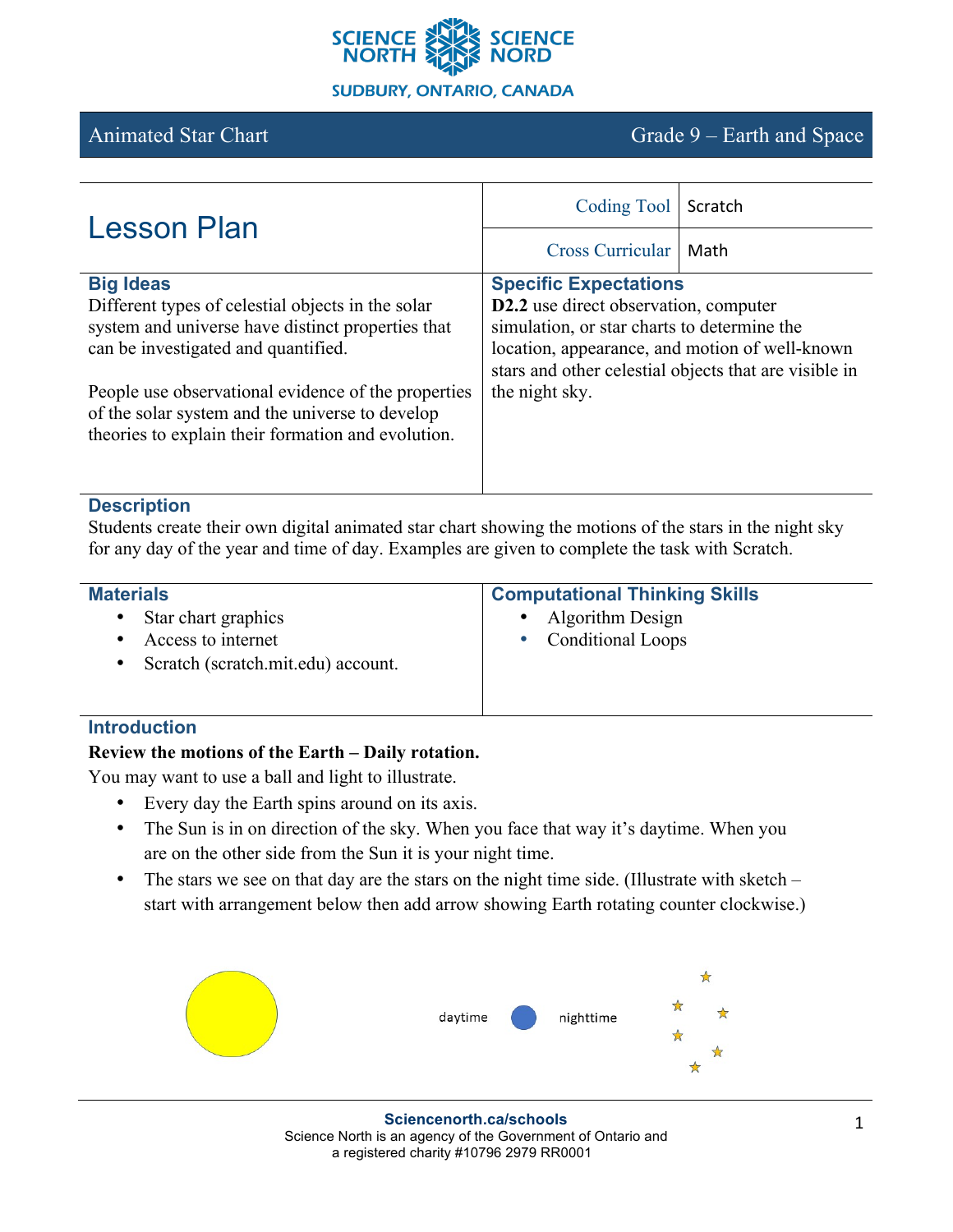

- You can see that as the Earth spins the stars in the sky change. The stars appear to move from East to West (just like the Sun does during the daytime).
- Note that there is a point above the Earth where its axis points to that does not move. That is the location of the North star. It's like we had a big sphere around the Earth that appears to us to spin around once every 24 hours.

#### **Review the motions of the Earth – Annual orbit**

In addition to daily rotation the Earth also moves around the Sun once a year.

• You can see that six months later (add Earth on the other side from the Sun to your sketch) the stars we see in the night sky are totally different. The stars that were nighttime stars are now up during the day (and not visible).



- We know this well as the signs of the zodiac. As we move around the Sun it appears to us that the Sun moves past different stars as the year passes.
- Again, the star right above the Earth the North Star doesn't move.

It gets a bit complicated to imagine so the best thing we could do is create a simulation of this so we can understand it better. Let's do it!

## **Action**

## **The Supplied Materials**

- We need a map of the stars that are visible from where we live throughout the year. This is like a half-sphere above us (we can't see the stars on the other side of the Earth ever – the ones visible down in Australia).
- We can show the half-sphere as a circle in 2-D. This is the supplied **star map**.
- Then we need to show which part of this half-sphere is actually above the horizon at any particular time. This is the supplied **horizon**.
	- $\circ$  NOTE: This horizon and star map is correct for a latitude of 45 $\degree$ N on Earth. It would look different at latitudes far away from this (e.g. in Australia!).
- Now we can overlay the horizon onto the star map. We can rotate the star map to show the visible stars at any time. You can see which stars will be in every cardinal direction. The stars in the middle of the visible window would be right above us.

#### **Creating the Simulation (Similar instructions on handout below)**

1. Start by overlaying the horizon on the star map. Arrange the locations and sizes of the graphics until you have a perfect alignment of the circular edge of the horizon graphic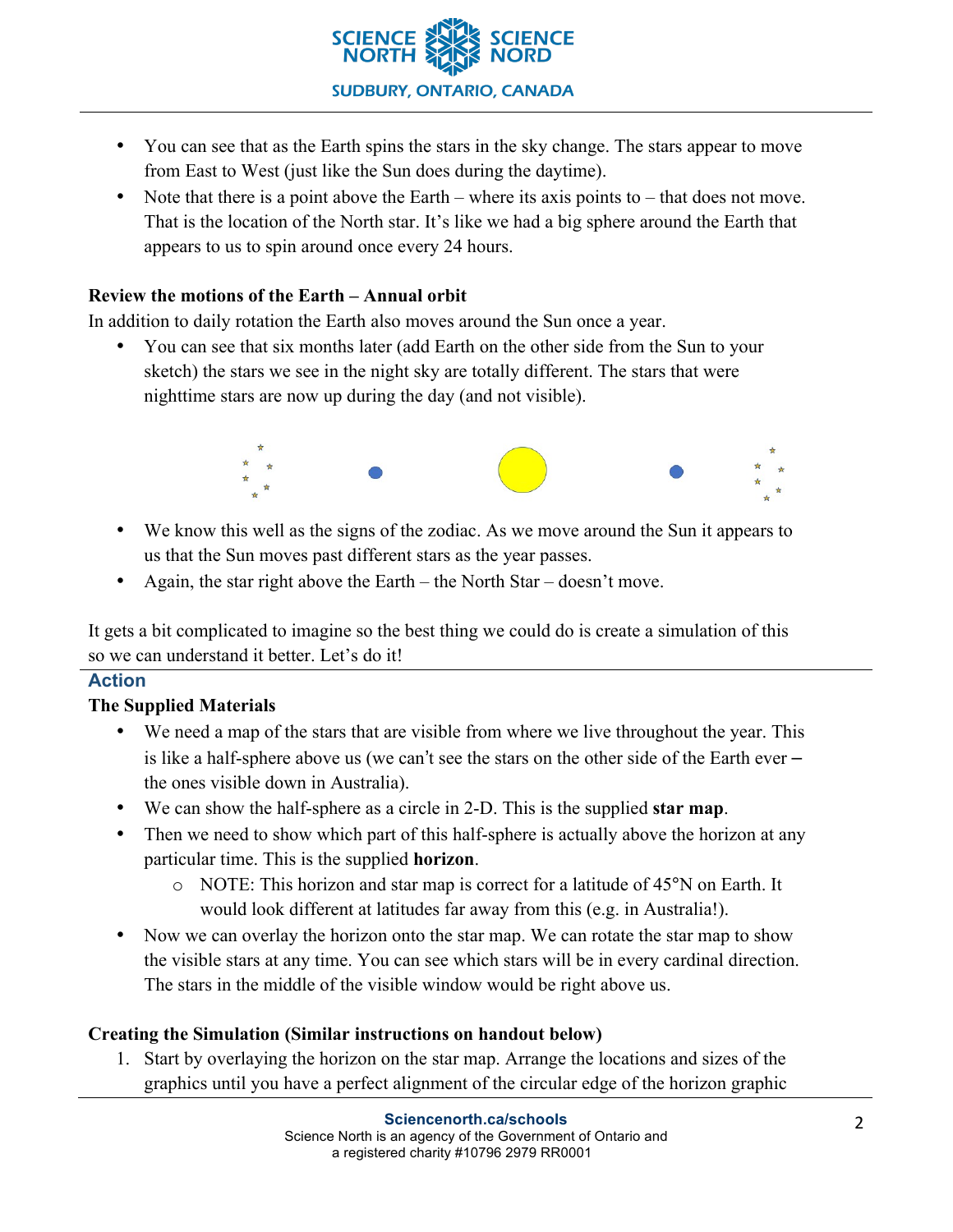

## **SUDBURY, ONTARIO, CANADA**

with the edge of the star map graphic. The date and time tick marks need to be visible just beyond the edge of the horizon graphic (illustration 1 below).

- 2. Create controls to rotate the star map. Increasing level of difficulty:
	- i. Just add the ability to set the map to any angle between 0 and 360
	- ii. Create an animation that rotates the map through 360 degrees automatically.
	- iii. Pick any starting point. Add the ability to rotate by a selected number of hours since this starting position time to show daily motion. The amount it rotates by is 360 degrees / 24 hours = 15 degrees per hour.
	- iv. Using the same starting point, add the ability to rotate by a selected number of days since the starting position date to show annual motion. The motion per day is 360 degrees / 365 days per year  $= 0.97$  degrees per day.
	- v. Finally, add ability to set any actual date AND time and it automatically rotates the right amount.
		- § NOTE: Due to limitations of programming language this may still be in number of days since start day and number of hours since starting time, BUT it should be an easy place to start from – for example the initial map could be set for January  $1<sup>st</sup>$  at midnight. Then you have to enter the number of days from January  $1<sup>st</sup>$  (or month number followed by day of the month number) and the number of hours past midnight (could be a negative number)

# **Consolidation/Extension**

**Discussion** 

- How come the night sky looks the same on different dates but at different times? (Explore this on board by looking at where some fixed stars appear in the night sky for a few spots along the Earth's orbit around the Sun. You'll see how they are near one horizon first, then in the middle of the sky and finally at the other horizon.)
- What could this program be useful for? (Helping us find constellations in the sky, determining the time from the stars if we know the date, …)
- Can you think of further refinements to the program? (E.g. you could imagine a program that can also be set for different locations on Earth).

## **Assessment**